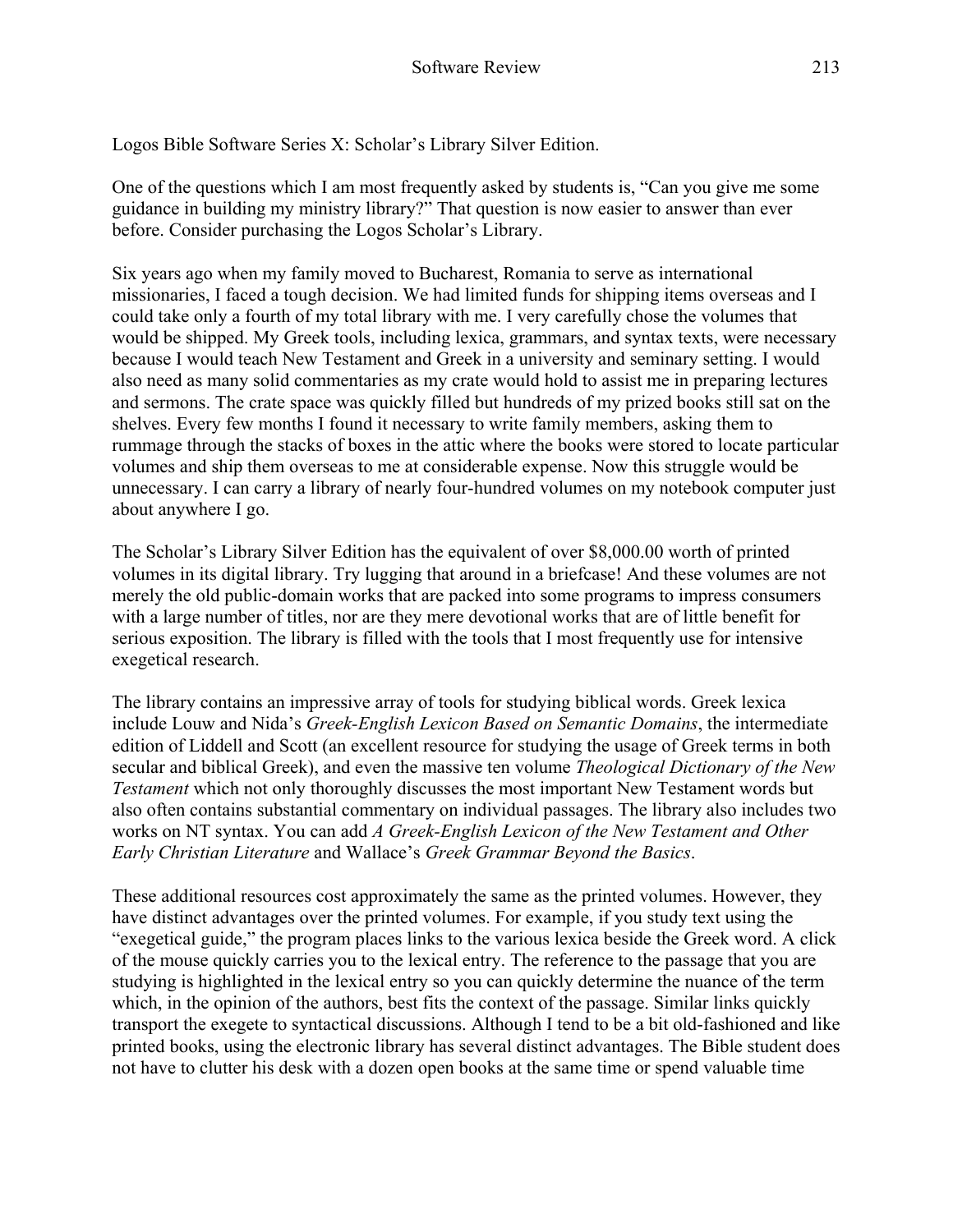flipping through a table of contents or index to locate the information that he needs. All of the pertinent discussions remain only a mouse click away.

Serious students recognize that an understanding of the form and structure of a passage can be as important to exegesis as the meaning of individual words. The library has a diagramming tool to assist students in mapping out the structure. Simply use the palette to insert the correct line style and then drag the Greek, Hebrew, or English text onto the line. The diagramming tool also allows one to insert syntactical labels in order to make the diagram even more helpful. The tool enables the exegete to construct a very detailed line diagram much more quickly than was possible than with the old approach using graph paper, pencil and ruler. As the student struggles through the diagramming process, he will likely gain new insights into the structure of the text which require him to revise the diagram. This is also fast and easy. Line diagramming is a timeconsuming process even with computer aids. I still prefer Guthrie and Duvall's diagramming method which is considerably faster, equally precise, and enables one to preserve the original order of clauses in the diagram. However, some students have difficulty preparing and reading diagrams without lines. For them, the diagramming tool will be invaluable.

Simple searches of a single word or phrase are easily to perform. The program is also equipped for more complex searches based on grammatical forms, order of words, and proximity to other words. The result of the searches will only be as accurate as the query and sophisticated queries can be difficult to construct. However, most users will probably not run complex searches. The video reference guide can be an enormous help for the more difficult procedures, especially for users who are not especially computer-savvy.

The program has a nice new feature called "verb rivers" that plots the occurrences of a particular verb form through a passage or book. This feature allows the user to plot, for example, the shift from indicatives to imperatives in an epistle in order to demarcate the move from the theological section of the epistle to the ethical section.

The Scholar's Silver edition has an impressive array of other excellent Bible study tools including Donald Guthrie's *New Testament Introduction*, Tyndale's *Bible Dictionary*, a deluxe map set, a beautiful set of photographs of the holy land, thirty-two volumes of the *New American Commentary*, the Old Testament Commentaries by Keil and Delitzsch, and Lightfoot's works on the Pauline Epistles and many, many others. Scholars will be surprised to find three volumes of ancient Egyptian literature as well as the Amarna letters and the *Archaeological Encyclopedia of the Holy Land* in the bundle. Those who have the money can also add hundreds of additional volumes to the library including collections like the *Word Biblical Commentary*.

The program can tax the resources of your computer system. I would recommend running Logos Bible Software on a computer with a fast processor, extra memory, and plenty of hard-drive space. I initially loaded the program on an older machine and was never able to make it function properly, even with plenty of assistance from tech support and even though the computer exceeded the minimal specifications. The program functions well on my new low-grade notebook.